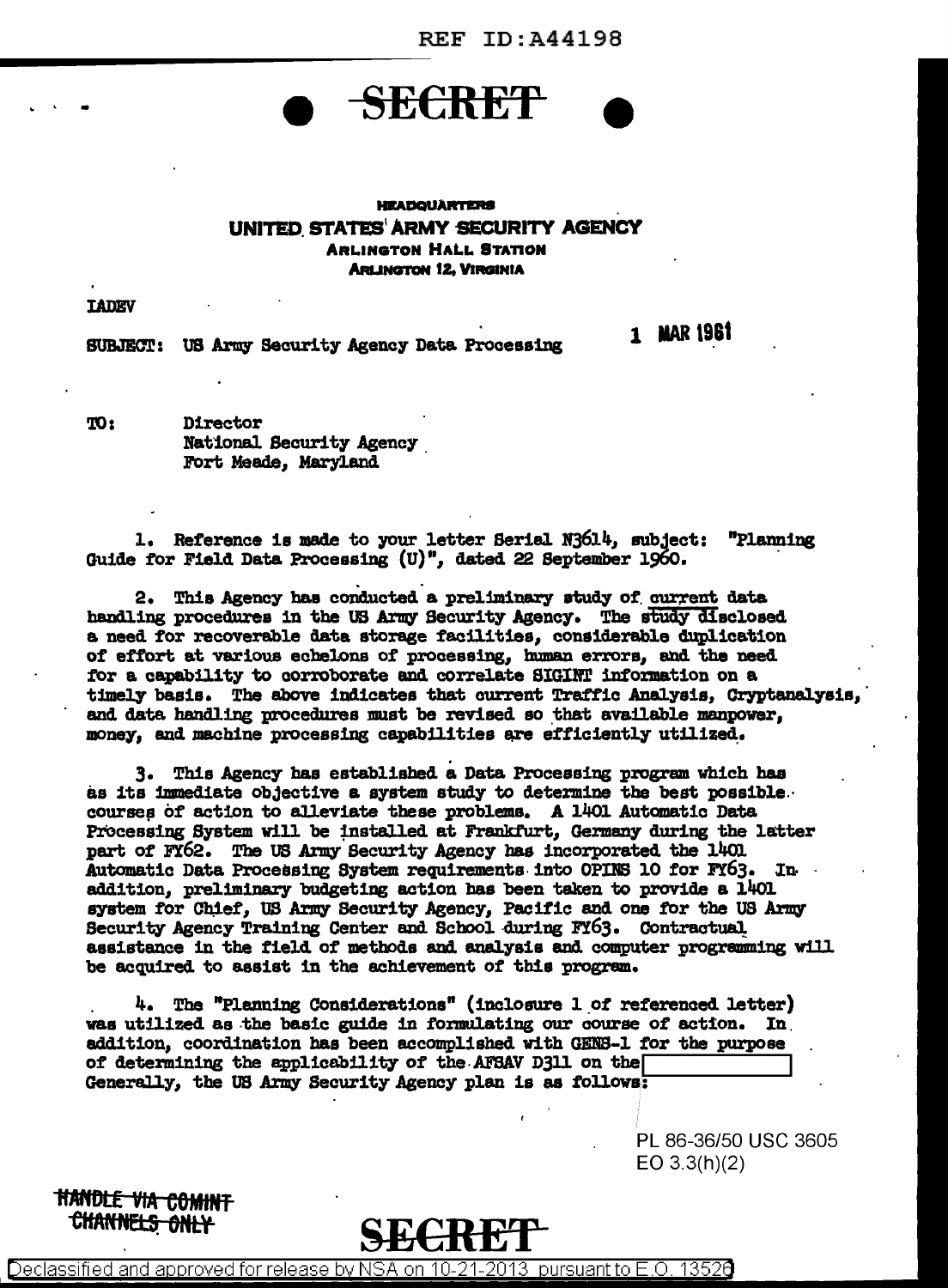

**LADEV** 

SUBJECT: US Army Security Agency Data Processing

1 MAR 1961

Implement an overall system study of US Army Security Agency 8. SIGINT production facilities to determine the scope of redundancy, and to document current methods and procedures.

b. Install a 1401 Data Processing System, to include a 1405 Model II magnetic disc storage unit, at Headquarters US Army Security Agency, Europe on or about November 1961. This system will be used as the basic equipment configuration to insure compatibility with the National Security Agency machine aid requirements,

c. Develop the necessary procedures and programs to correct noted deficiencies.

d. Develop and test new data handling programs which will meet the future requirements of the National Security Agency and US Army Security Agency collection systems.

e. Evaluate the results of our findings and present them to the National Security Agency for consideration.

5. Actual "live" operational problems will be tested on the 1401 System after the completion of the system study, and procedures relative to field collection, processing and dissemination are resolved. Following completion of this study, a statement of the problem and proposed solutions will be forwarded to the Director, National Security Agency for evaluation and guidance.

6. Your comments on this plan are solicited.

**HANDLE VIA COMINT** CHANNELS ONLY

 $($ ,  $2d$ 

W. M. BRECKINRIDGE Major General, US Army Chief, US Army Security Agency

 $2^{r}$ **ECR**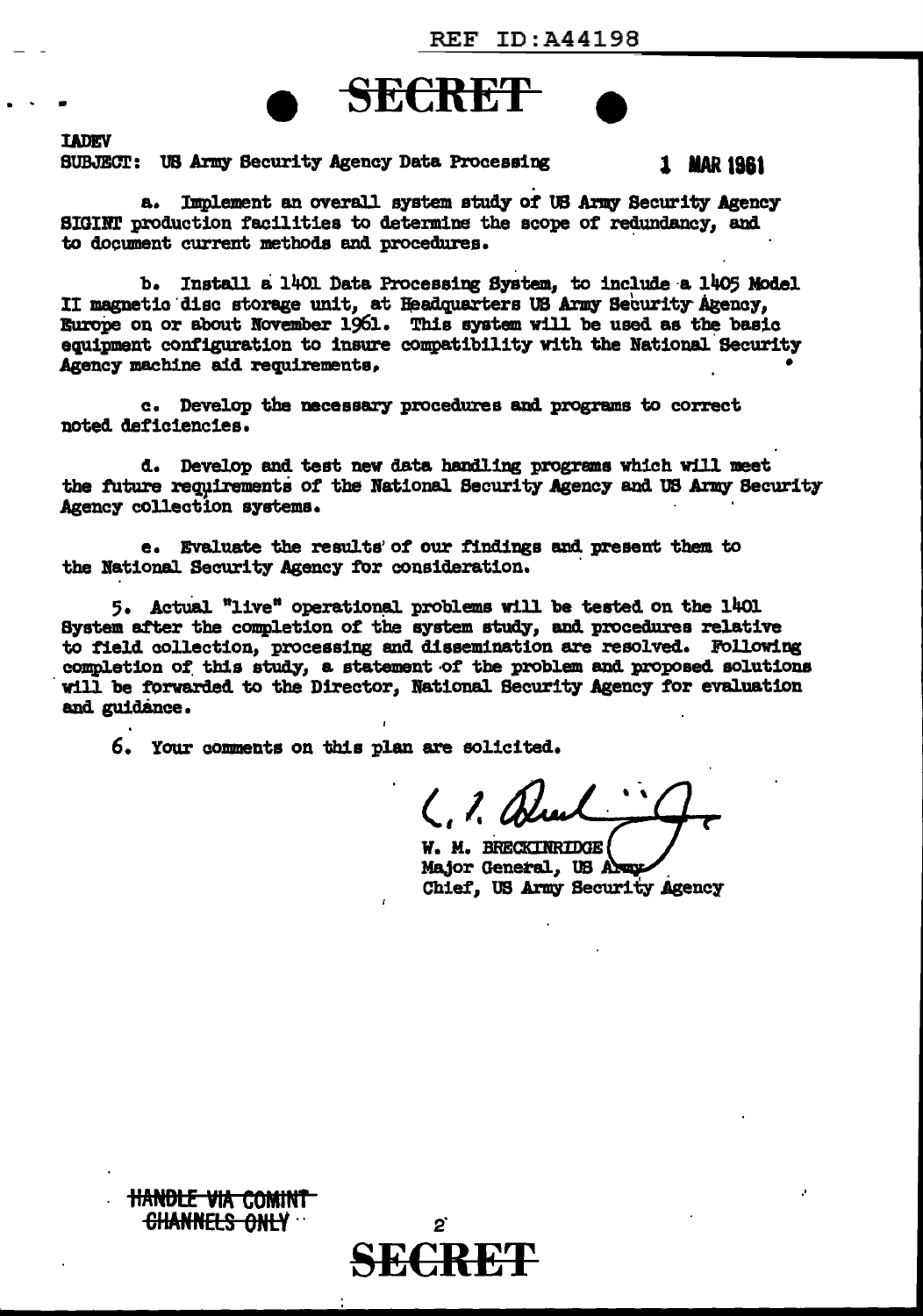REF ID:A44198

#### **SECRET**

(Basic Ltr: USASA 1tr, File IADEV, Subj: US Army Security Agency Data Processing, dtd 1 Mar 61)

lat Ind

**SECRET** 

Serial:  $N \cdot 0970$ **20 MAR 1981** 

 $\mathcal{S}$ 

 $\mathbb{Q}_{\ell}$ 

National Security Agency, Fort George G. Meade, Maryland

TO: Chief, United States Army Security Agency, Arlington Hall Station. Arlington *12,* Virginia

1.. This Agency concurs in procurement and installation of IBM 1401 EDPM Systems in certain geographical areas for the purpose of providing more up-to-date data processing facilities to replace currently operational EAM systems. In general, such installations vould be capable of canbining data processing· tasks now being performed at several different sites in Europe and the Far East.

2. Vi th respect. to the features of the U. S. Army Security Agency (USASA) plan presented in paragraph  $4$ , subparagraphs a through  $e$ , of the basic correspondence, it is recommended that USASA concentrate on studies to determine possible revisions and improvements to those data process-<br>ing systems in operation at USASA sites. USASA is encouraged to review the techniques and methods applied to machine processing on specific problems, revising and updating these aa desirable. The BationaJ. Security Agency has already instituted and is currently performing longrange studies to develop and test new data processing systems to meet the future requirements of USASA and the other Service Cryptologic Agencies. NSA intends to continue these studies and will keep USASA informed of results therefran on a continuing basis.

3. On the assumption that· the schedule for the procurement of IBM 1401 systems is as stated in paragraph 3 of the basic letter, this Agency recommends revision of the USASA plan for IBM 1401 installations with respect to the priority and location given to the installation at Frankturt, Germany. The Joint SIGINT. Processing Center (JSPC) Sobe, Okinawa is expected to commence operation on 1 January 1962. It is therefore required that an IBM 1401 system be installed as a matter of first priority and ready for operational application on that date. In support of this requirement NBA has now completed a detailed analysis and study of currently operational machine processing tasks which are expected to be performed at JSPC. The pertinent results of this study have been published and are being made available to the representatives of the planning group for the Sobe Center.

#### **HANDLE VIA COMINT CHANNELS ONLY**

3

**SECRET**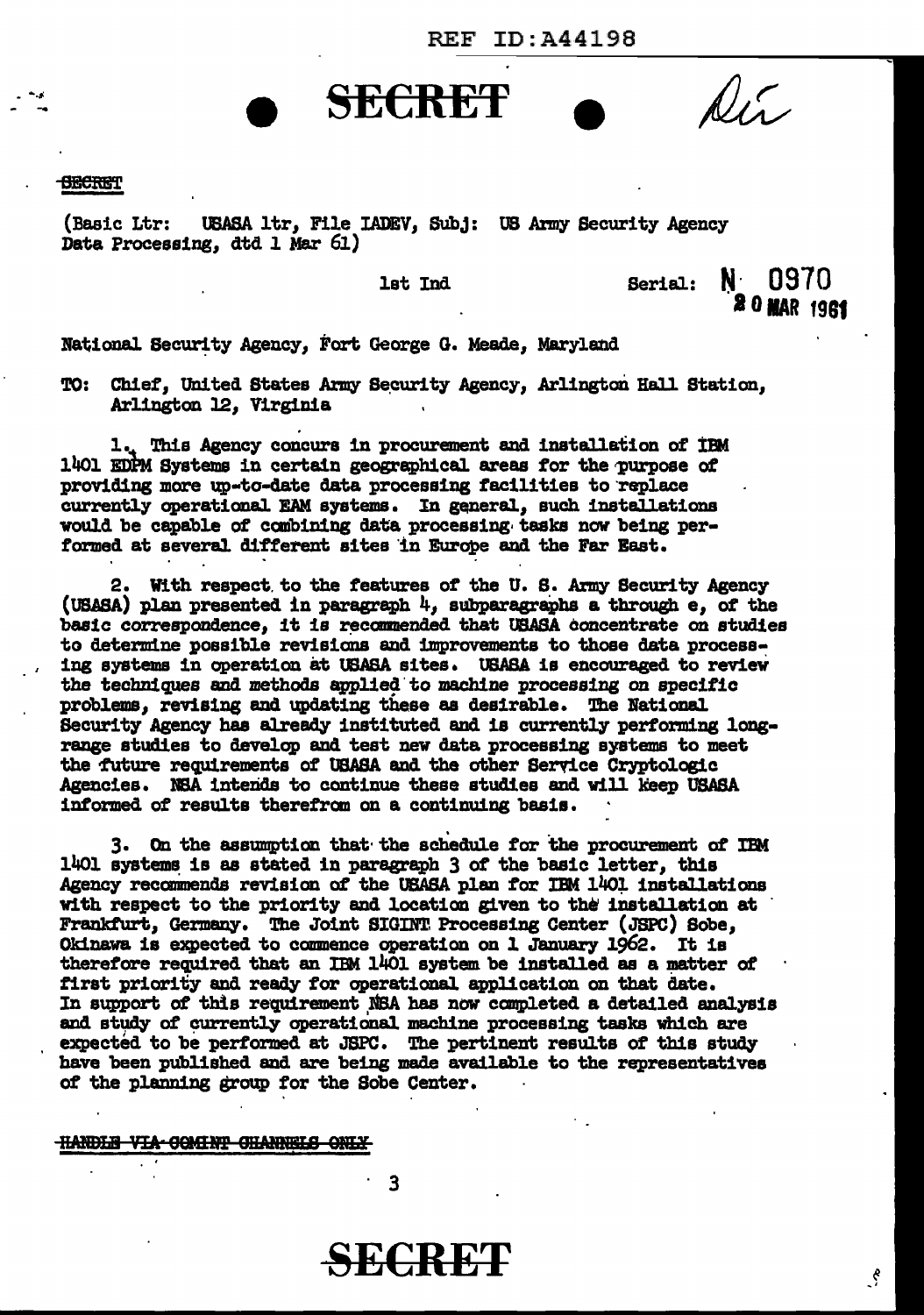**REF ID: A44198** 

**SECRET** 

(Basic Ltr: USASA ltr. File: IADEV. Sub.j: US Army Security Agency Data Processing, dtd 1 Mar 61)

**SECRET** 

lst Ind (Cont'd)

4. Current operational processing tasks on problems should provide adequate justification for an electronic data processing installation in Europe. Prior to proceeding with the establishment of a center in Europe, NSA in conjunction with USASA will prepare an operational plan for this center. A listing of operational tasks, similar to that which NBA has already prepared for the Sobe Center should be provided to insure effective utilization of the increased EDP capabilities of the center and to support SIGINT program and budget Justifications. In addition, such items as availability and adequacy of communications and courier facilities from collection sites to the proposed centralized EDPM site for timely processing and reporting must be considered.

5. With respect to the proposed 1401 installation at the U.S. Army Security Agency Training Center and School, it is the opinion of this Agency that a considerable economic advantage could be realized if the facilities and resources of the IRM Corporation were used for 1401 training purposes. This view is not to be considered restrictive if USASA deems it necessary and otherwise justifiable to directly replace the present IRM 650 system at Fort Devens, Massachusetts.

6. This correspondence is upgraded to SECRET, because of the content of this indorsement.

 $H<sub>2</sub>$ **FROST** 

Vice Admiral, USN Director

Copy furnished: Asst to the Chief, USASA (FM)

PL 86-36/50 USC 3605  $EO 3.3(h)(2)$ 

N 0970

Serial:

HANDLE VIA COMINT CHANNELS ONLY

h

SECRET